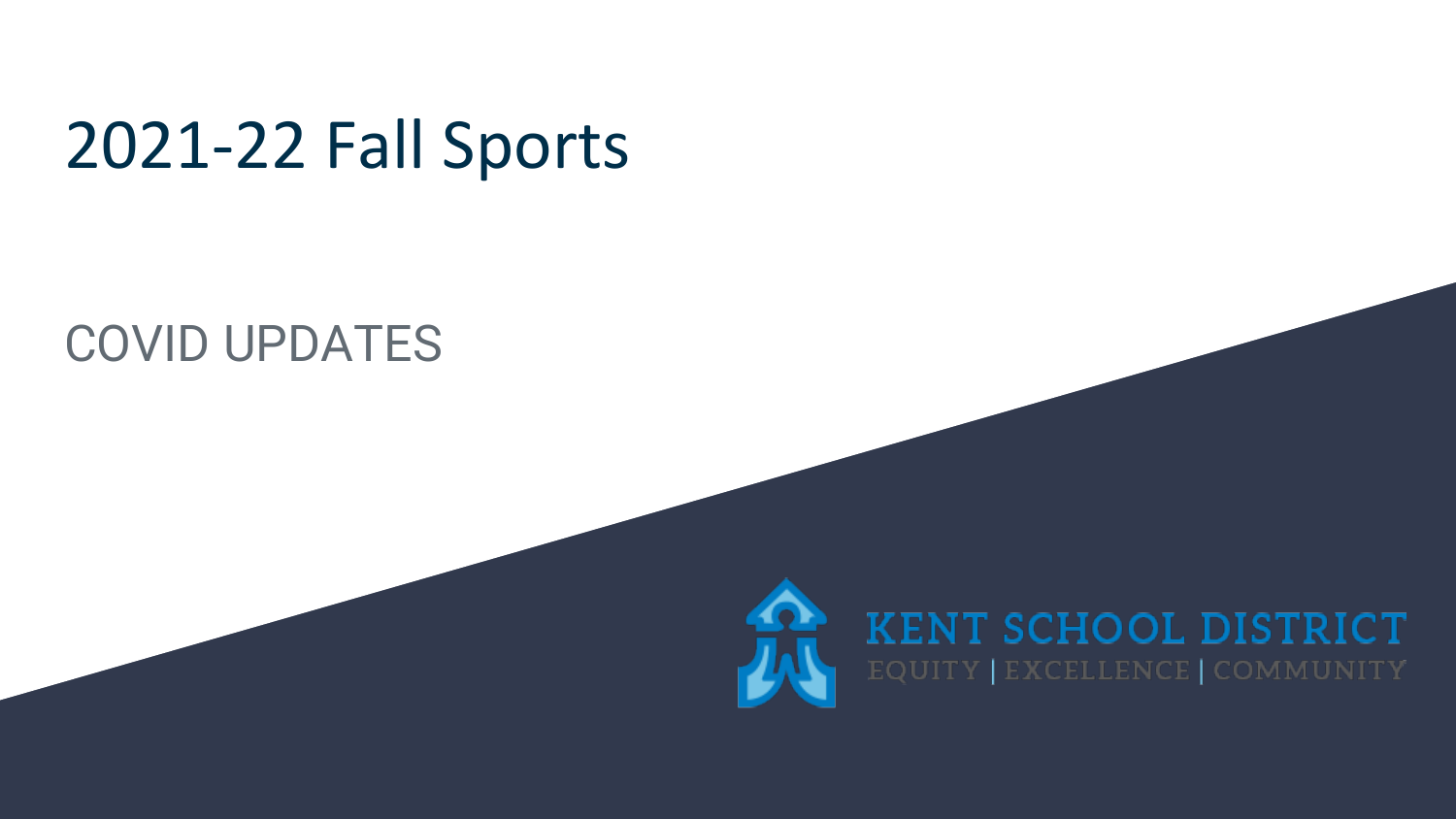## COVID Guidelines

### **Fall Season**

Boys Tennis Golf Girls Soccer Football

### **SEASON 1**

Boys Soccer Track and Field

**SEASON 2**

- Continue taking daily attendance for contact tracing.
- Continue to use hand sanitizer before and after practices/competitions (especially when sharing equipment).
- Continue to promote social distancing (3 feet).
- Eliminate post game handshakes and provide physically distance team huddles/player introductions.
- Masks must be worn on busses.
- Attestations/health screenings no longer needed for student athletes and coaches.
- Student Athletes should NOT share water bottles. uniforms, towels, and snacks.
- Masks are no longer required outdoors.
- No masks while practicing or competing.
- When competing or practicing: MASKS are required if UnVax AND not screening tested weekly (High Risk).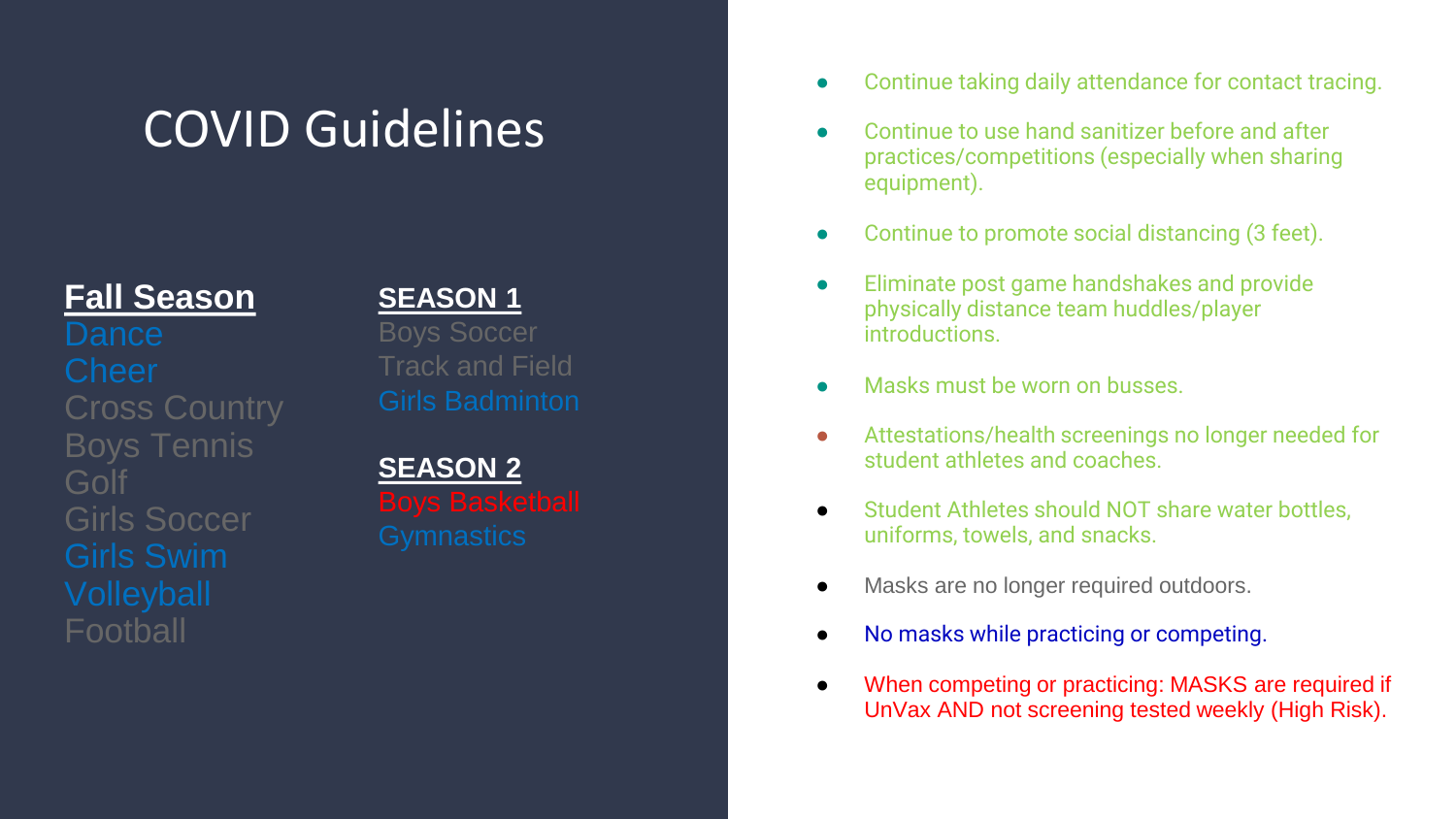

- Masks are not required for outdoors.
- Masks are no longer required for student athletes while training or competing in outdoor sports.
- Masks are no longer required for coaches outdoors.
- Unvaccinated Individuals (coaches/student athletes) *should* wear masks in crowded settings or being around people from outside their household.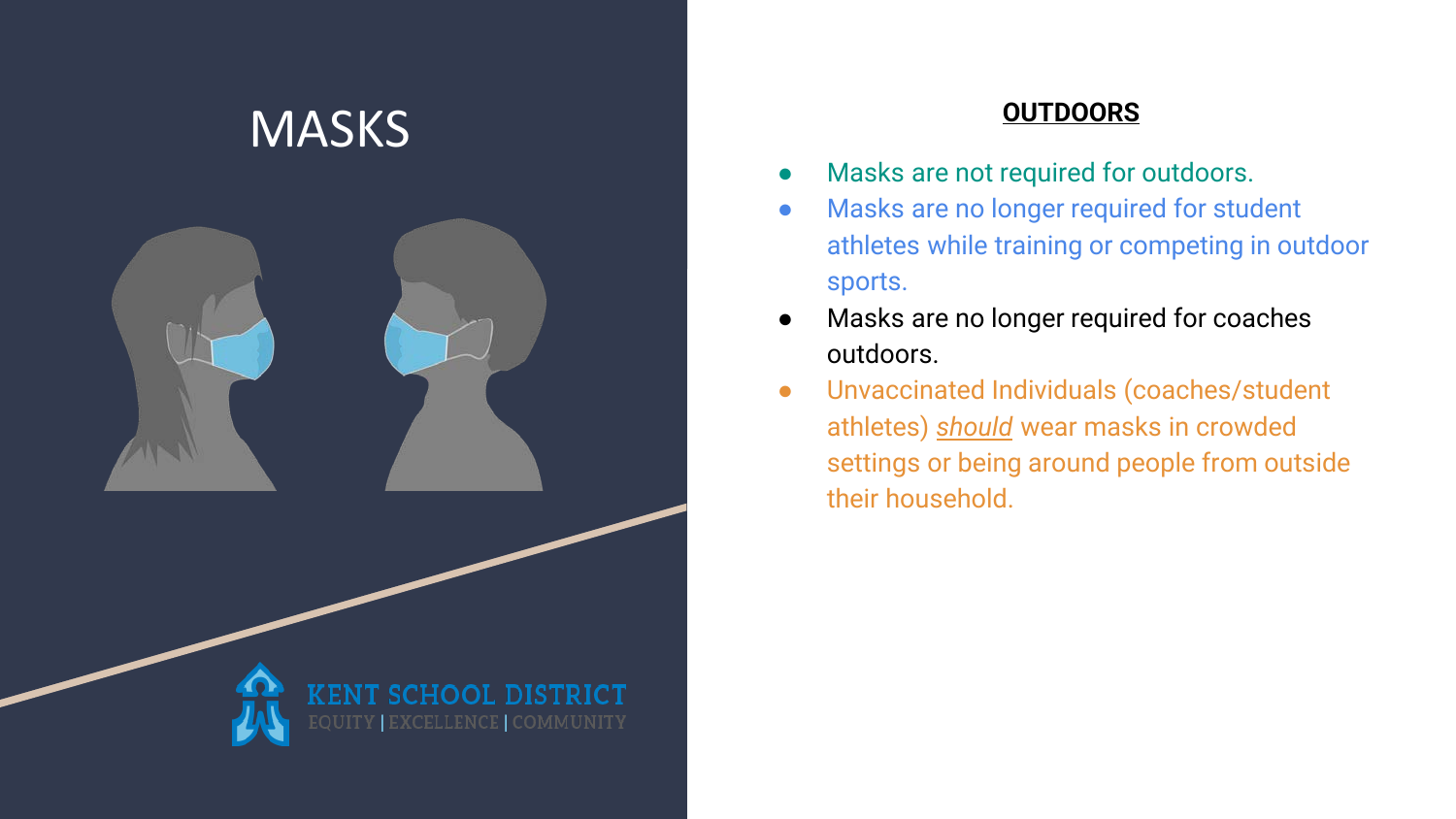

- **•** Masks **REQUIRED** for everyone inside K-12 buildings.
- Masks are required for all student athletes and coaches regardless of vaccination status.
- All student athletes (including unvaccinated) are NOT required to wear masks while engaged in practices and competitions for low and moderate contact sports.
- Masks are required while not actively practicing or competing
- Coaches are required to wear masks.
- Masks must be worn at all times in the weight room.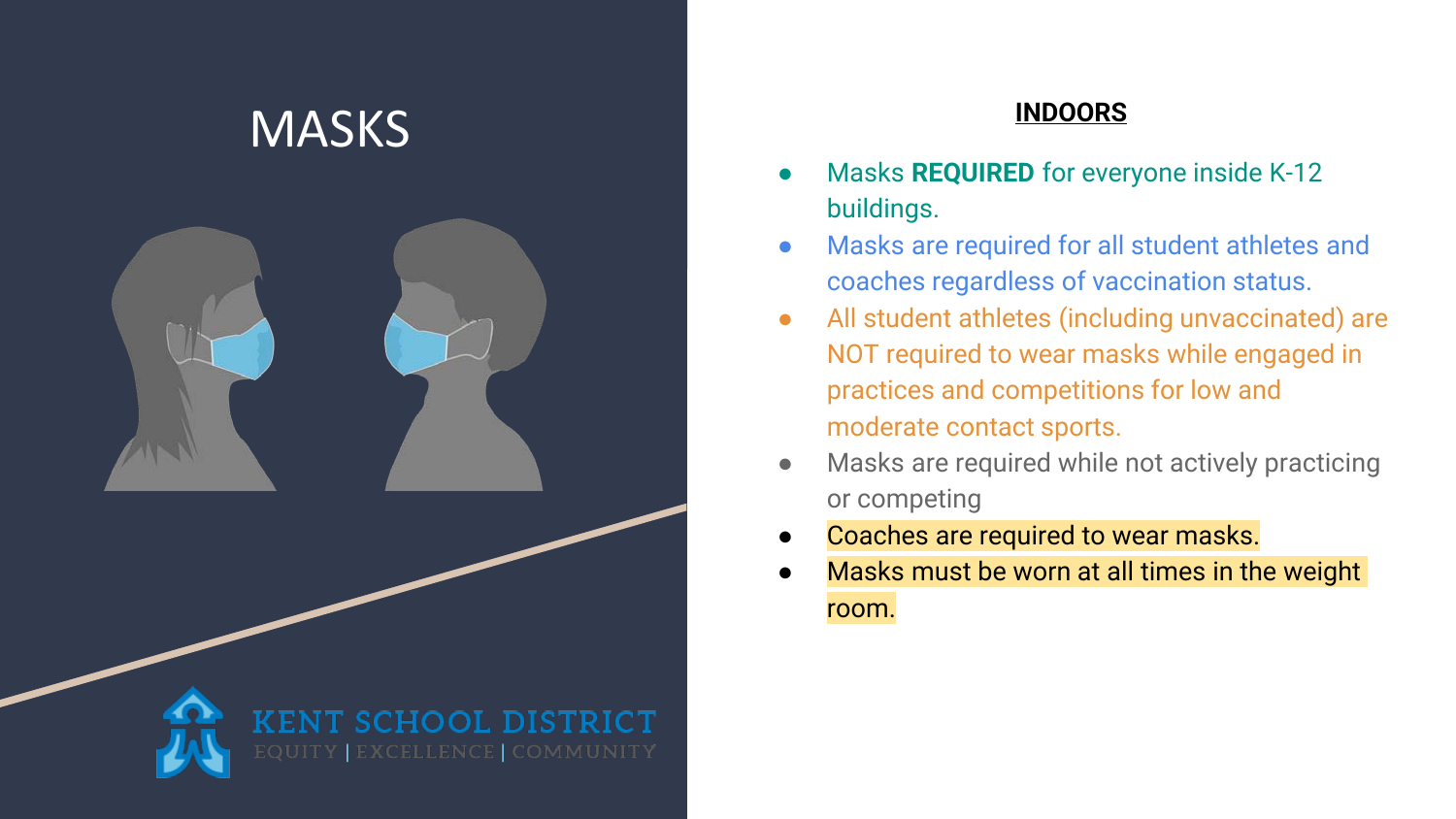### Locker Rooms



- Locker rooms are **OPEN** for: *NEED to use* not a want to use.
- Masks are required for all while in locker rooms.
- A place to change, receive, and return gear.

### **Work with Coaches to:**

- **Ensure supervision at all times**
- Move team/film review meetings to a larger space.
- Create a capacity number for locker rooms.
- Stagger use (depending on the size of team).
- Stagger locker assignments.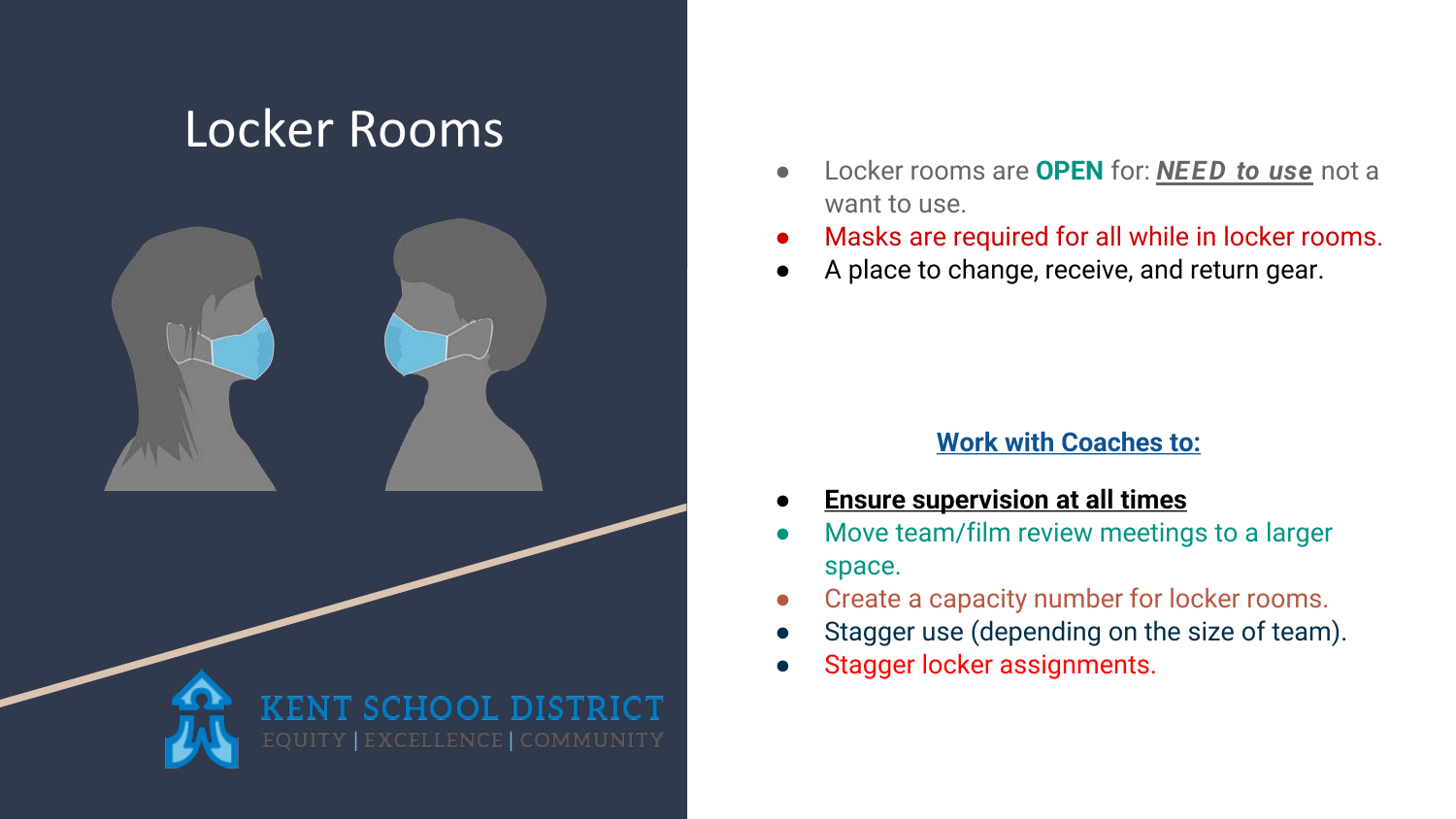### **Spectators**



- Masking required universally for all spectators attending indoor K-12 sporting activities, regardless of VAX status. Seated in "family units" spaced at least 3 feet apart.
- No masks are required for outdoor events, but physical distancing is recommended.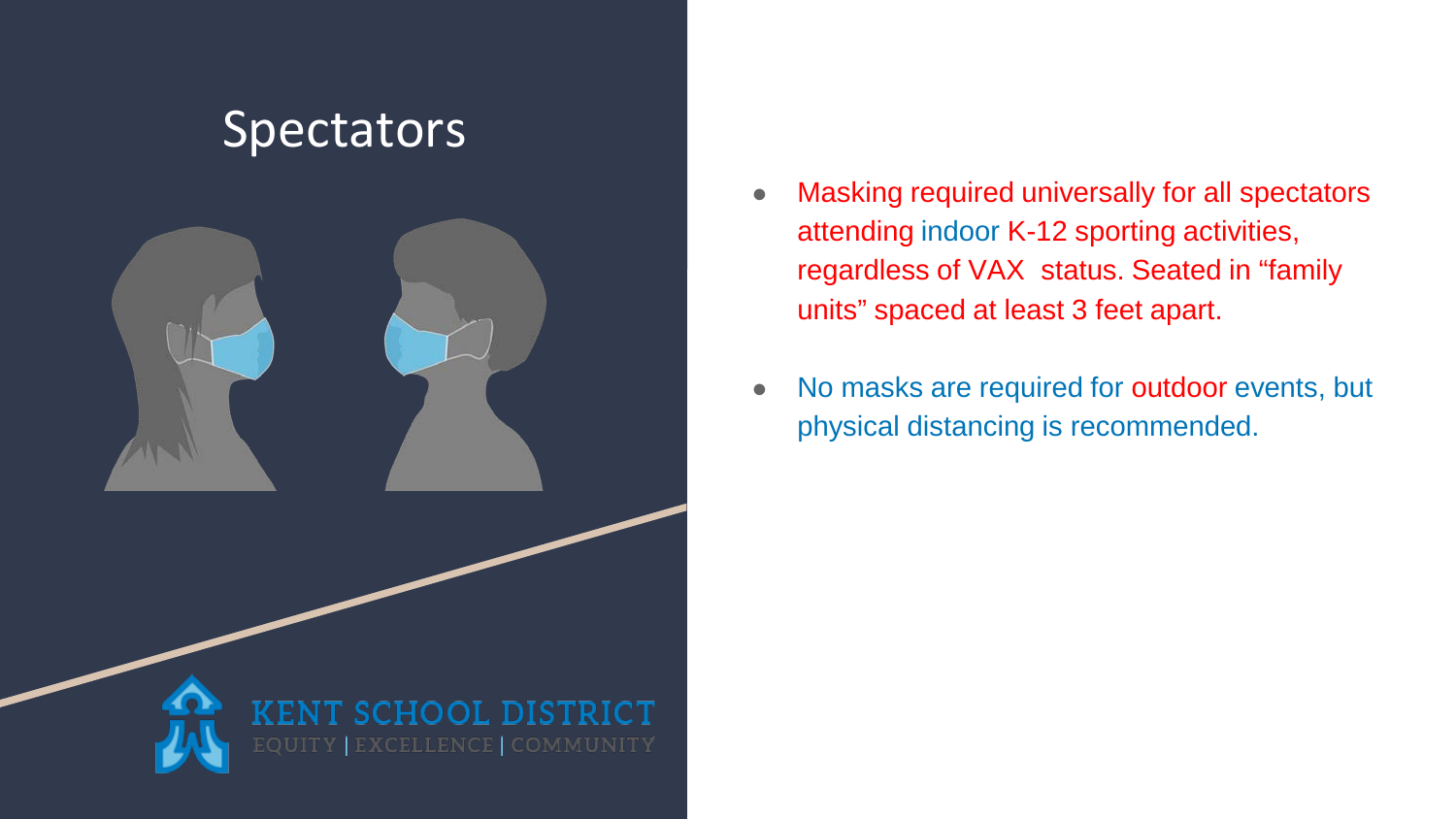## Open Gym



● High risk indoor sport athletes during the off season must practice universal masking at all times, regardless of VAX status **OR** initiate the screening testing protocol of unvaccinated athletes to allow the removal of all masks while practicing.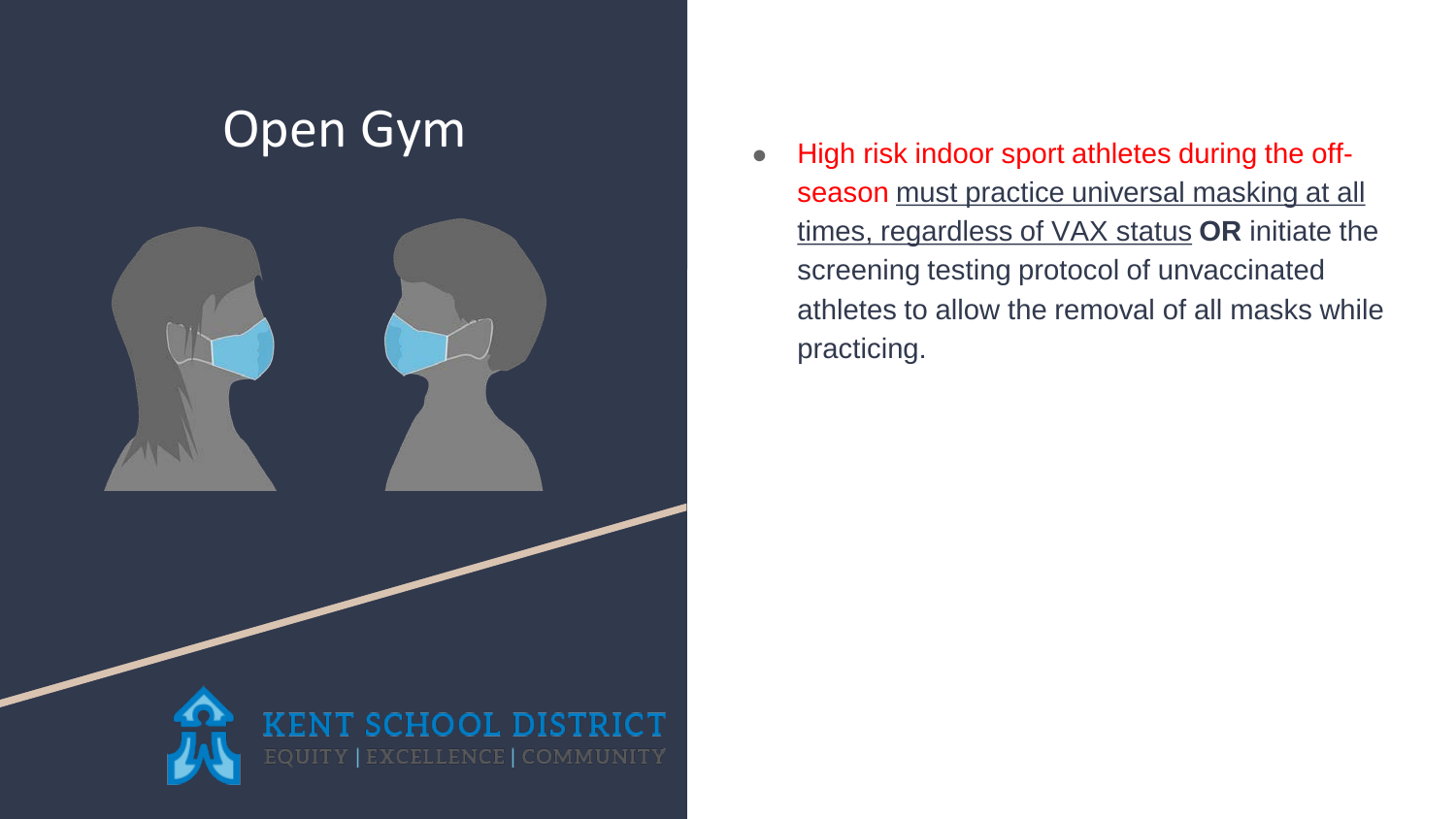| $12 - 21$                                                                                                                                                                                                                                        | <b>AUG</b>                                                                                | <b>SEP</b>                                                                                                                                                       |                                        |                                                                                                                                                                                                                                                                                                           | ALL ATHLETIC PERSONNEL MUST BE MASKED INDOORS REGARDLESS OF VAX STATUS                                                                                                           |                                           |                                                                                                                                                                                                                                                                                                                                                                       |                                                                        |                                                                        |                                                                                                                                                                                                      |     |  |  |  |  |  |
|--------------------------------------------------------------------------------------------------------------------------------------------------------------------------------------------------------------------------------------------------|-------------------------------------------------------------------------------------------|------------------------------------------------------------------------------------------------------------------------------------------------------------------|----------------------------------------|-----------------------------------------------------------------------------------------------------------------------------------------------------------------------------------------------------------------------------------------------------------------------------------------------------------|----------------------------------------------------------------------------------------------------------------------------------------------------------------------------------|-------------------------------------------|-----------------------------------------------------------------------------------------------------------------------------------------------------------------------------------------------------------------------------------------------------------------------------------------------------------------------------------------------------------------------|------------------------------------------------------------------------|------------------------------------------------------------------------|------------------------------------------------------------------------------------------------------------------------------------------------------------------------------------------------------|-----|--|--|--|--|--|
|                                                                                                                                                                                                                                                  |                                                                                           |                                                                                                                                                                  | <b>OCT</b>                             | <b>NOV</b>                                                                                                                                                                                                                                                                                                | <b>DEC</b>                                                                                                                                                                       | <b>JAN</b>                                | <b>FEB</b>                                                                                                                                                                                                                                                                                                                                                            | <b>MAR</b>                                                             | <b>APR</b>                                                             | <b>MAY</b>                                                                                                                                                                                           | JUN |  |  |  |  |  |
|                                                                                                                                                                                                                                                  | <b>Start Aug 23</b>                                                                       |                                                                                                                                                                  | End Nov 13 ish                         |                                                                                                                                                                                                                                                                                                           |                                                                                                                                                                                  |                                           |                                                                                                                                                                                                                                                                                                                                                                       | <b>Start Feb 28</b>                                                    |                                                                        | End May 21 ish                                                                                                                                                                                       |     |  |  |  |  |  |
| <b>HIGH</b><br><b>SCHOOL</b><br><b>SPORTS</b><br><b>NPSL</b>                                                                                                                                                                                     |                                                                                           | <b>Fall Season</b><br>Dance<br><b>Cheer</b><br><b>Cross Country</b><br><b>Boys Tennis</b><br>Golf<br>Girls Soccer<br><b>Girls Swim</b><br>Volleyball<br>Football |                                        |                                                                                                                                                                                                                                                                                                           | <b>Winter Season</b><br><b>Dance</b><br><b>Cheer</b><br><b>Girls Basketball</b><br><b>Boys Basketball</b><br>Wrestling<br>Gymnastics<br><b>Boys Swim</b><br><b>Girls Bowling</b> |                                           |                                                                                                                                                                                                                                                                                                                                                                       | <b>Dance</b><br><b>Cheer</b><br>Baseball<br>Softball<br>Tennis<br>Golf | <b>Spring Season</b><br><b>Track and Field</b><br><b>Boys Soccer</b>   |                                                                                                                                                                                                      |     |  |  |  |  |  |
|                                                                                                                                                                                                                                                  |                                                                                           |                                                                                                                                                                  |                                        | <b>Start Nov 15</b>                                                                                                                                                                                                                                                                                       |                                                                                                                                                                                  |                                           | End Feb 19 ish                                                                                                                                                                                                                                                                                                                                                        |                                                                        |                                                                        |                                                                                                                                                                                                      |     |  |  |  |  |  |
|                                                                                                                                                                                                                                                  |                                                                                           | Start Aug 30 End Oct 22                                                                                                                                          |                                        |                                                                                                                                                                                                                                                                                                           | <b>SEASON 2</b>                                                                                                                                                                  |                                           | <b>SEASON 3</b>                                                                                                                                                                                                                                                                                                                                                       | Start Jan 24 End March 24                                              |                                                                        |                                                                                                                                                                                                      |     |  |  |  |  |  |
| <b>MIDDLE</b><br><b>SCHOOL</b><br><b>SPORTS</b><br><b>KENT-TAHOMA</b>                                                                                                                                                                            | <b>SEASON 1</b><br><b>Boys Soccer</b><br><b>Track and Field</b><br><b>Girls Badminton</b> |                                                                                                                                                                  |                                        |                                                                                                                                                                                                                                                                                                           | <b>Boys</b><br><b>Basketball</b><br><b>Gymnastics</b>                                                                                                                            |                                           | Wrestling<br><b>Girls Basketball</b>                                                                                                                                                                                                                                                                                                                                  |                                                                        | <b>SEASON 2</b><br><b>Girls Volleyball</b><br>Football<br>Girls Soccer |                                                                                                                                                                                                      |     |  |  |  |  |  |
|                                                                                                                                                                                                                                                  |                                                                                           |                                                                                                                                                                  |                                        | <b>Start Nov 1</b>                                                                                                                                                                                                                                                                                        |                                                                                                                                                                                  | End Jan 14                                |                                                                                                                                                                                                                                                                                                                                                                       |                                                                        |                                                                        | 18-Apr End June 10                                                                                                                                                                                   |     |  |  |  |  |  |
| <b>Weight Training - MASKS REQUIRED!</b>                                                                                                                                                                                                         |                                                                                           |                                                                                                                                                                  | <b>Inside High Contact - SEE BOX A</b> |                                                                                                                                                                                                                                                                                                           |                                                                                                                                                                                  | <b>Inside Moderate Contact - NO MASKS</b> |                                                                                                                                                                                                                                                                                                                                                                       |                                                                        | <b>Inside Low Contact - NO MASKS</b>                                   |                                                                                                                                                                                                      |     |  |  |  |  |  |
| <b>BOX A</b><br>Indoors:<br><b>MASK REQUIREMENT FOR ALL</b><br>unless engaged in training or<br>competition.<br>When competing or practicing: MASKS only<br>Required if UnVax AND not screening tested<br>weekly.<br><b>AUGUST 11, 2021 LINK</b> |                                                                                           |                                                                                                                                                                  | Outdoors:                              | Masks are no longer required outdoors.<br>Open Gym. High contact indoor athletes<br>off-season must practice universal masking at<br>all times, regardless of VAX status OR<br>Initiate the screening testing protocol of<br>unvaccinated athletes to allow the removal of<br>all masks while practicing. |                                                                                                                                                                                  |                                           | <b>Competition:</b><br>No handshakes or high fives (e.g.,<br>congratulatory team lines) . Player<br>introductions physically distanced and no<br>team huddles.<br>Spectators: Masking required universally<br>for all spectators attending indoor K-12<br>sporting activities, regardless of VAX status.<br>Seated in "family units" spaced at least 3 feet<br>apart. |                                                                        |                                                                        | <b>Locker Room:</b> Use Visual cues to maintain<br>physical distancing. MASKS REQUIRED-ALL<br>Weight Room: Enable at least six feet of<br>distance to extent possible. MASKS REQUIRED-<br><b>ALL</b> |     |  |  |  |  |  |

### KSD Athletics and Activities COVID Guidance 2021-22